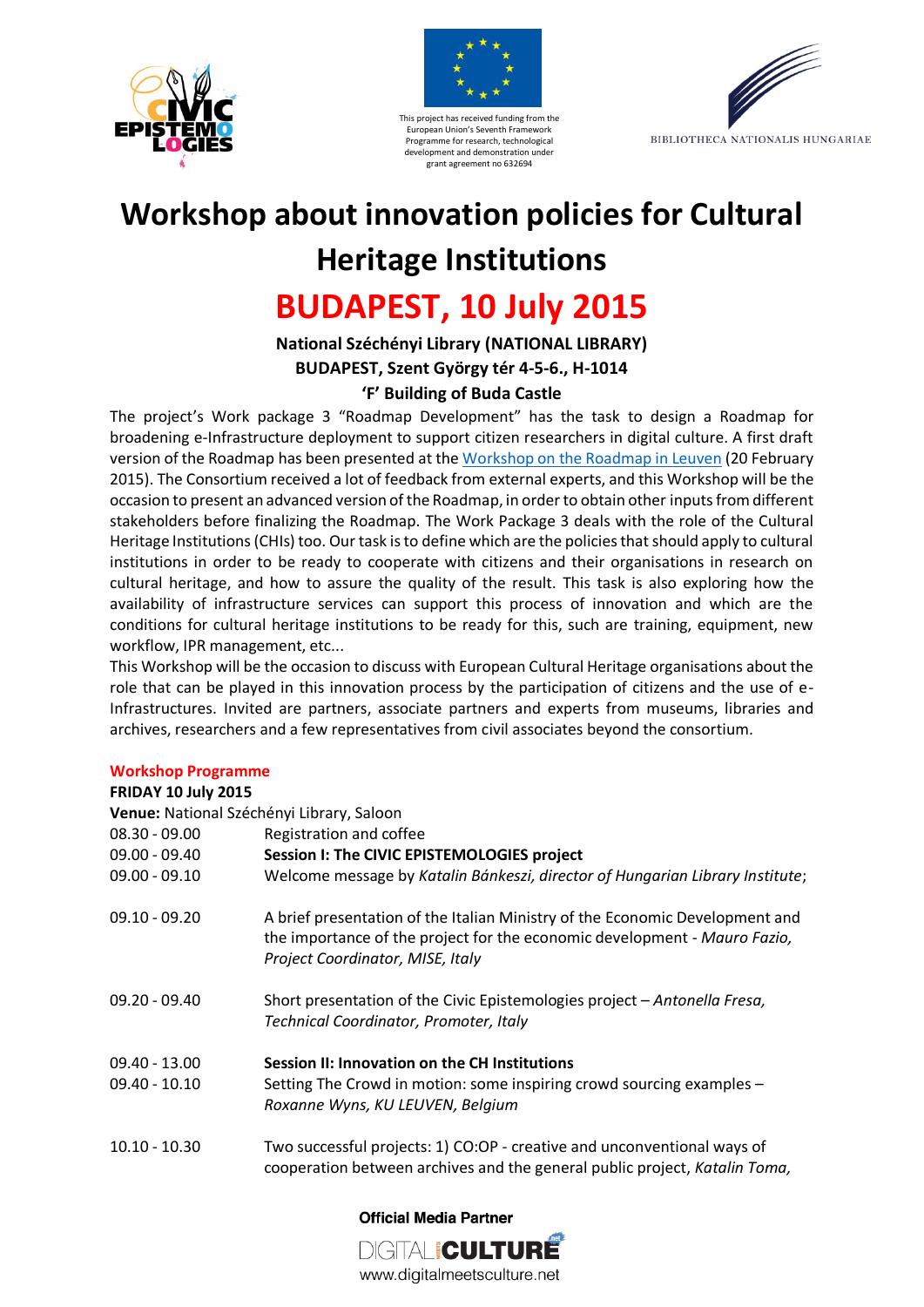





*Budapest City Archives, Hungary –* 2) How to make the crowd work - the Topotheque, *Alexander Schatek, Topothek.at, Austria*

- 10.30 11.00 Coffee break
- 11.00 11.30 Technologies in cultural heritage institutions: Benefits for citizens *Gillian Oliver from Victoria University, Wellington, New Zealand*
- 11.30 11.40 Technologies of Memory: building trauma archives on distributed infrastructures – *Gabriella Ivacs, Open Society Archives, Budapest, Hungary*
- 11.40 11.50 Cultural heritage crowdsourcing: benefits, limits and futures *Zoltán Szűts, Kodolányi János University of Applied Sciences, Budapest, Hungary*
- 11.50 12.20 The mass collection of data in citizen science projects *- Núria Ferran Ferrer, Open University of Catalynia, Spain*
- 12.20 12.30 The Fortepan Story: From a Private Hobby to Public Change Making *András Török, Fortepan.hu, Hungary*
- **12.30 – 13.00 Discussion**
- 13.00 14.00 Lunch
- **14.00 - 17.00 Session III: The Roadmap for Citizen Science** 14.00 - 14.30 Introduction to the advanced draft version of the Roadmap - *Börje Justrell, Riksarkivet (National Archives), Sweden*
- 14.30 15.15 Three groups discussion
- 15.15 15.30 Coffee break
- 15.30 16.00 Three groups reporting (10 min. for each group) Rapporteurs: Neil Forbes (Coventry University), Monika Hagedorn-Saupe (Stiftung Preußischer Kulturbesitz), Saskia Willaert (Musical Instruments Museum in Brussels)
- 16.00 17.00 Discussion and Conclusions and closing of the meeting (Borje Justrell) **17.00 - 17.30 EDIT-A-THON: contributions to the Registry of Resources**

*Please register here: http://www.civic-epistemologies.eu/workshop-about-innovation-policies-forcultural-heritage-istitutions/*

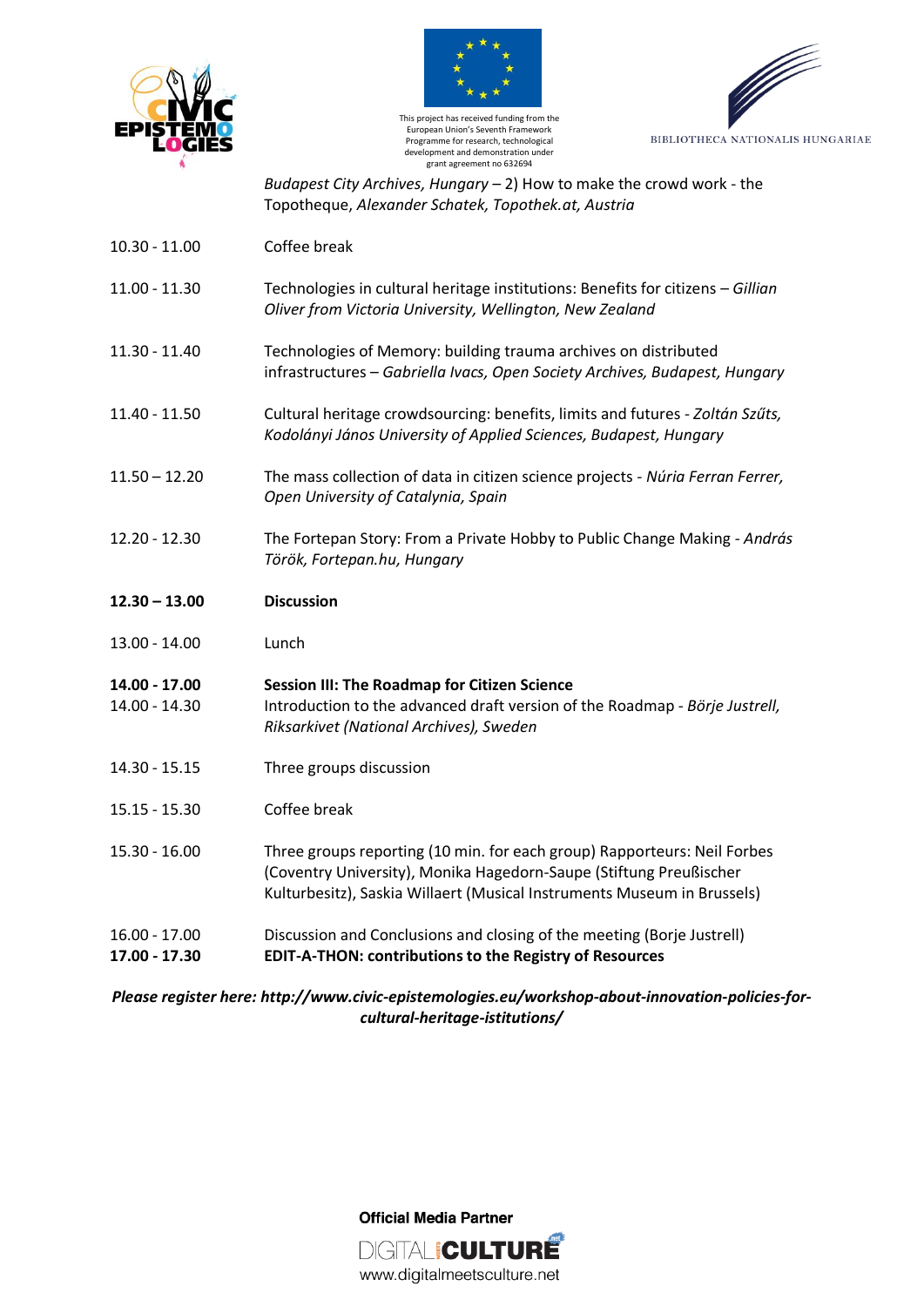





#### **Accomodation & Facilities:**

#### **Location:**

National Széchényi Library (NATIONAL LIBRARY) BUDAPEST, Szent György tér 4-5-6., H-1014 'F' Building of Buda Castle





**Official Media Partner** DIGITALICULTURE www.digitalmeetsculture.net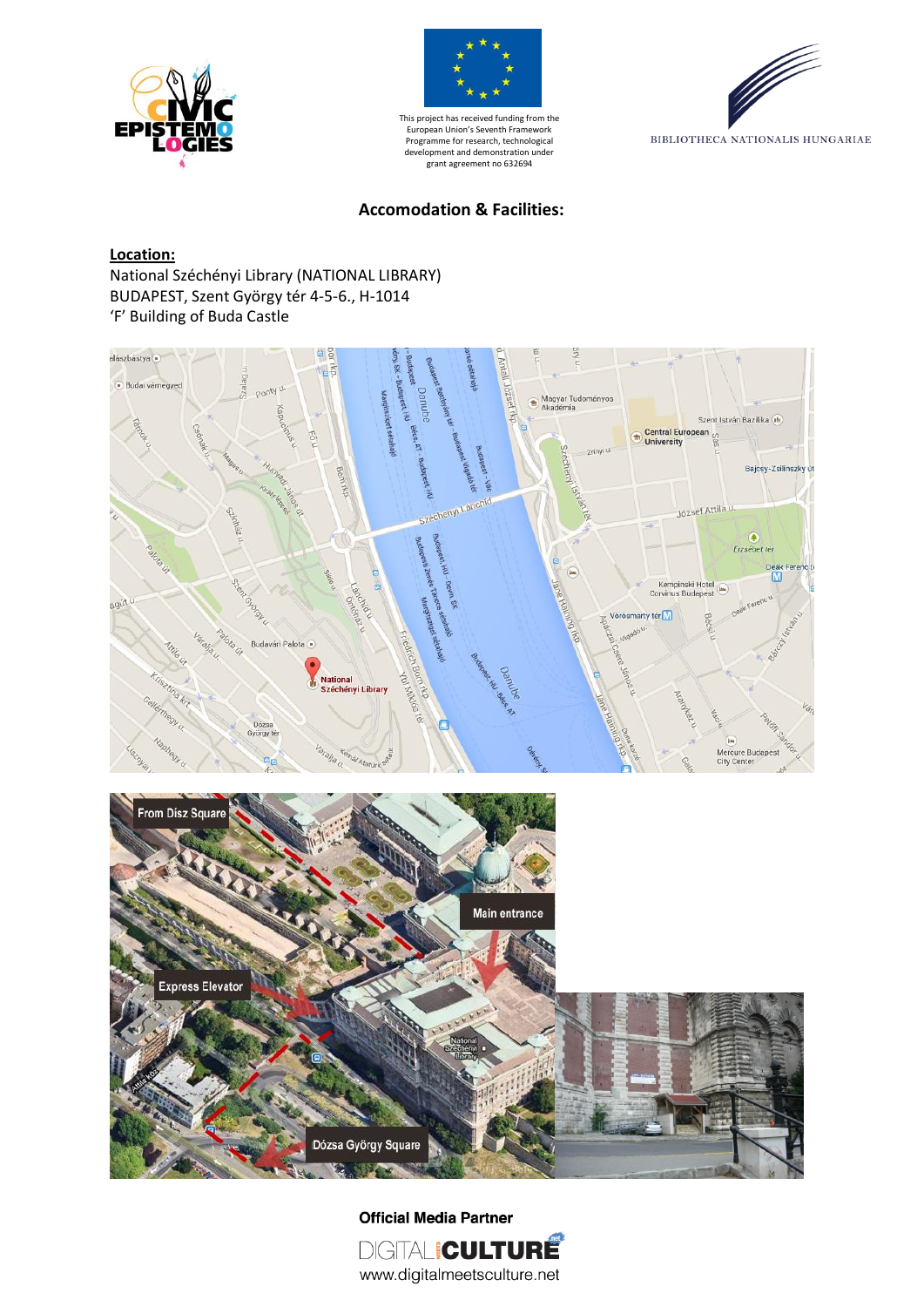





The main entrance opens from the Lion Yard of Buda Castle. You can access the Library from Dísz Square on foot, from Dózsa György Square by an express elevator and from Clark Ádám Square on foot or by funicular. The express elevator is available for registered users of National Széchényi Library free of charge, otherwise it costs HUF 200 per direction.

# **Opening hours of the express elevator:**

Tue-Sat: 6–20.30

#### **Public Transport**

National Széchényi Library can be reached by the following public transport lines:

| <b>Stop</b> | Dózsa György<br>Square | Clark Ádám<br>Square | <b>D</b> ísz<br>Square | Palota Street                  |
|-------------|------------------------|----------------------|------------------------|--------------------------------|
| <b>Bus</b>  | 5, 178                 | 105, 86,             | 16,16A,116             | 16 from Széll Kálmán<br>Square |
| Tram        | <u> 18</u>             | 19, 41               | -                      | $\overline{\phantom{a}}$       |

### **BKK - general informations**

BKK = Budapesti Közlekedési Központ = Centre for Budapest Transport

- Main page[: http://www.bkk.hu/en/main-page/news/](http://www.bkk.hu/en/main-page/news/)
- Timetables[: http://www.bkk.hu/en/timetables/](http://www.bkk.hu/en/timetables/)
- Tickets:<http://www.bkk.hu/en/prices/>
- Maps:<http://www.bkk.hu/en/maps/>

# **Transport from the Liszt Ferenc Budapest Airport to the City Centre**

- **Budapest Airport webpage**:<http://www.bud.hu/english>
- **Public transport**:

[http://www.bud.hu/english/passengers/access\\_and\\_parking/by\\_public\\_transportation](http://www.bud.hu/english/passengers/access_and_parking/by_public_transportation) On this information site there is a longer description about that how can you reach the City Centre from the Budapest Airport. The maps and the main informations are the same like the maps above.

At the Airport, there is a *BKK Customer Service Centre*. Here you can buy tickets or passes. You can find also at the Airport more Ticket Vending Machines (TVM), as you can see in this Facebook-post also:

[https://www.facebook.com/media/set/?set=a.867056380019518.1073742517.12458527426](https://www.facebook.com/media/set/?set=a.867056380019518.1073742517.124585274266636&type=1) [6636&type=1](https://www.facebook.com/media/set/?set=a.867056380019518.1073742517.124585274266636&type=1)

- **•** Taxi: [http://www.bud.hu/english/passengers/access\\_and\\_parking/by\\_taxi](http://www.bud.hu/english/passengers/access_and_parking/by_taxi) "Főtaxi" taxi company's webpage: <http://www.fotaxi.hu/?Language=en#main-menu>
- **AirportShuttle-Minibus**: [http://www.bud.hu/english/passengers/access\\_and\\_parking/by\\_airportshuttle](http://www.bud.hu/english/passengers/access_and_parking/by_airportshuttle) <http://www.airportshuttle.hu/en/>
- **•** Car rent: [http://www.bud.hu/english/passengers/access\\_and\\_parking/car\\_rental](http://www.bud.hu/english/passengers/access_and_parking/car_rental)
- We don't recommend to travel by train from the airport. The Budapest Airport Terminal 2 hasn't got an own and direct train station and a little bit complicate to reach the nearest station. We recommend the public transport, the taxi and the AirportShuttle.

# **Official Media Partner**